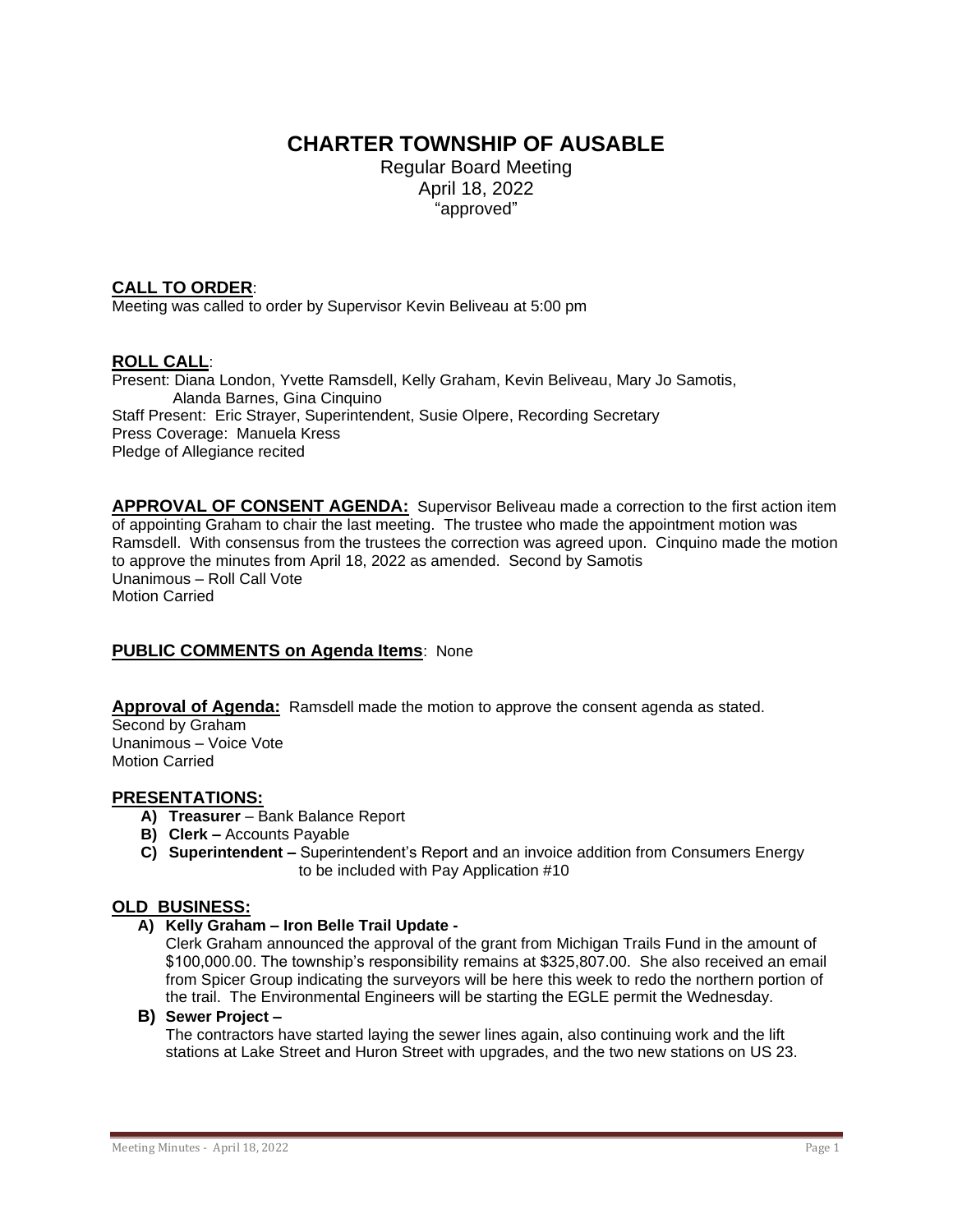# **NEW BUSINESS:**

#### **A) Marijuana Permit Money – Res. 2022-04 -**

 The State of Michigan collects 10% excise tax on the purchase of Recreational Marijuana Provisioning Center. 15% of this money is divided among the municipalities that had Marijuana Provisioning Centers permitted for the entire year. Our portion of those funds is \$56,453.44 to the Township's General Fund Revenues. Ramsdell made the motion to approve Resolution 2022-04 to amend 2022 General Fund Budget. Second by Barnes Unanimous – Roll Call Vote

Motion Carried

#### **B) DPW Seasonal Employee Rate of Pay –**

Superintendent Strayer requested an increase in pay for the DPW seasonal employee from the current hourly rate of \$13.37 to \$15.57. This increase is due to the competitive wages in the job market, and to retain the talent and knowledge that we have in the individual that currently has this position. Motion was made by Barnes to approve \$15.57 per hour for the DPW seasonal employee. Second by Samotis Unanimous – Roll Call Vote

Motion Carried

# **C) Extending Terms of PC Board Member –**

Two of our Planning Commission members: Diana London and Shayne Janis have terms ending May 1, 2022. Both commissioners have graciously agreed to renew their 3-year terms. Kevin Beliveau has also agreed to remain on the Zoning Board of Appeals until a suitable replacement can be found.

Supervisor Beliveau did recommend and move to appoint Diana London for next term beginning May 1, 2022 to May 1, 2025. Unanimous – Roll Call Vote Motion Carried

 Supervisor Beliveau also recommended and moved to appoint Shayne Janis for next term beginning May 1, 2022 to May 1, 2025. Unanimous – Roll Call Vote Motion Carried

 Motion was made by Samotis to renew Kevin Beliveau's term on the ZBA for the next term beginning May 1, 2022 to May 1, 2025. Unanimous – Roll Call Vote Motion Carried

# **D) Offer from Ziegler's for Township Property –**

The township has received a Letter of Intent from Robert and Tania Ziegler pertaining to the purchase of township Lots 5 & 7 Block 6 of the Plat of Loud, Gay & Co's Addition to the Village of Oscoda. Mr. and Mrs. Ziegler are offering the Township \$500.00 for both lots. Sale of these lots would alleviate the Township of the upkeep and maintenance costs, and enable the township to collect taxes on properties that currently are not generating any tax income. Cinquino made the motion to accept the \$500.00 offer for both Lots 5 & 7, Block 6 of Loud, Gay & Co's Addition to the Village of Oscoda. Second by Barnes Unanimous – Roll Call Vote Motion Carried

### **E) Pay Application #10 -**

Superintendent Strayer presented figures submitted by Consumers Energy for work completed at the lift stations located at Huron and Lake streets, and the two new lift stations on US 23. The total of the invoices amount to \$753.25, which will be initiated for reimbursement from USDA. Motion was made by Samotis to approve Pay Application #10 in the amount of \$753.25. Second by Ramsdell Unanimous – Roll Call Vote Motion Carried